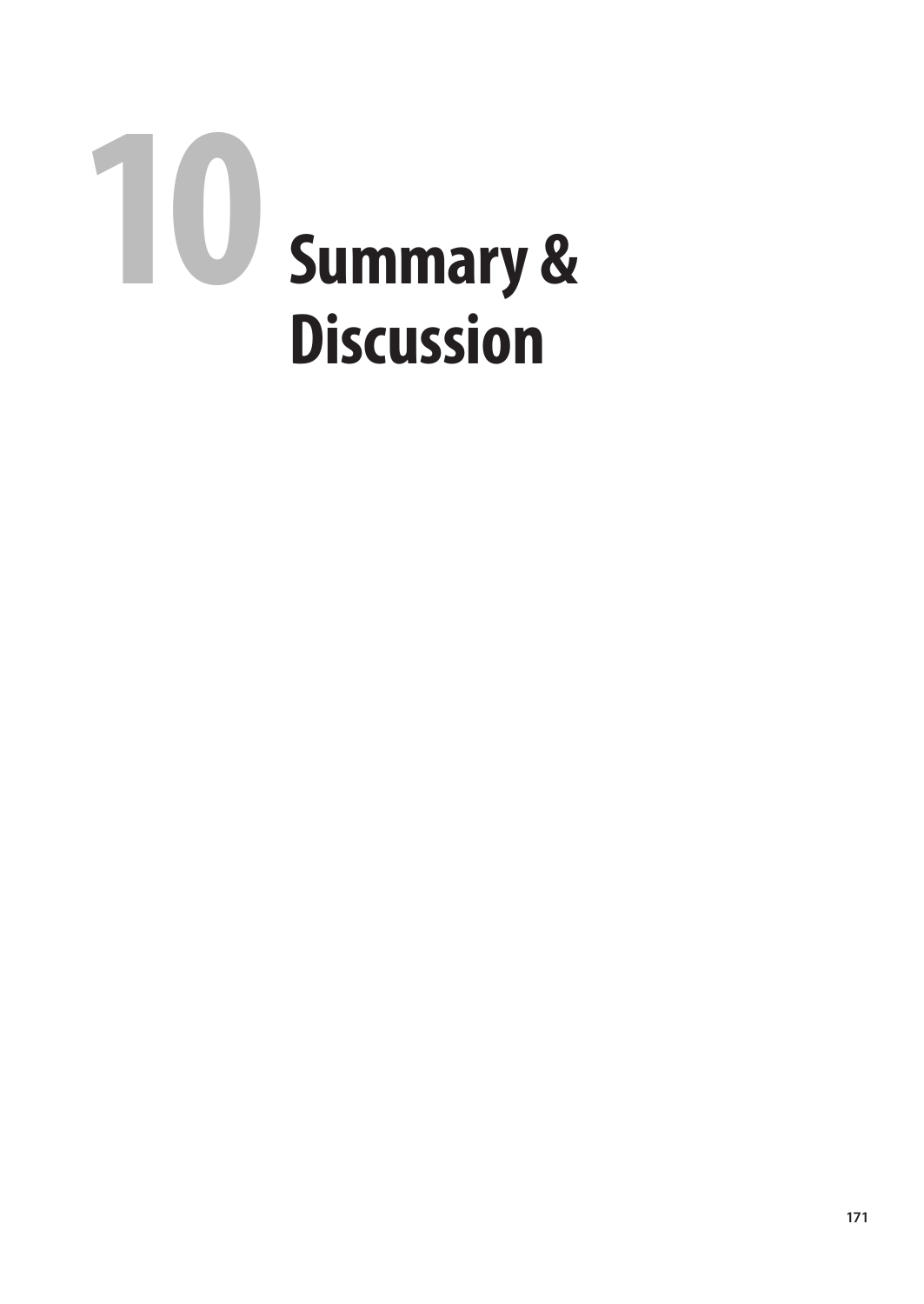The main aim of this thesis was to explore whether environmental or genetic risk factors for OC symptoms affect the structure and functioning of the brain in the same or in different ways. To accomplish this, structural and functional MRI (fMRI) scans were obtained from monozygotic (MZ) twin pairs discordant or concordant for obsessive-compulsive (OC) symptoms. A comparison within MZ discordant twin pairs (one twin scores high and co-twin scores low for OC symptoms) was performed to identify neurobiological changes mediated by environmental risk factors for OC symptoms. A comparison between MZ twin pairs both scoring high and MZ twin pairs both scoring low for OC symptoms was performed to identify neurobiological changes mediated by genetic risk factors for OC symptoms. In addition, it was investigated whether fMRI changes associated with heart rate changes during the cognitive tasks could influence the interpretation of the fMRI data and it was explored if OC symptom related changes in gray matter volume were different for males and females. For the latter study, additional MRI data was obtained from a sample of opposite-sex twin and sibling pairs scoring concordant-high or concordant-low for OC symptoms. These data were combined with the MRI data obtained in the MZ (same-sex) twin sample.

# **Environmental and genetic risk factors for OC symptoms: Do they affect the same brain regions?**

In chapters 3 to 6 the differential impact of environmental and genetic risk factors for OC symptoms on brain structure, and brain function during the performance of cognitive tasks, was investigated using the discordant/concordant MZ twin design. In **chapter 3** task performance and brain activation during the Tower of London planning paradigm were compared within 12 MZ twin pairs discordant for OC symptoms, in order to investigate planning related functional brain changes mediated by the environmental risk for OC symptoms. **Chapter 4** describes regional brain changes for the same fMRI paradigm as used in chapter 3 but added a comparison of MZ twin pairs who both scored high for OC symptoms with MZ twin pairs who both scored low for OC symptoms, in order to investigate planning related functional brain changes mediated by the genetic risk for OC symptoms. This sample of discordant/concordant MZ twins was also used to examine the differential impact of non-shared environmental versus genetic risk factors for OC symptomatology on inhibitory control related functional brain activation (Stroop and Flanker task: **chapter 5**) and on white matter structure **(chapter 6)**. The findings of these studies, summarized in **table 10.1**, can be broadly divided into three different types: 1) environmental and genetic risk factors for OC symptoms affect different brain regions (**table 10.1**, uncolored cells); 2) environmental and genetic risk factors for OC symptoms affect the same brain regions (green cells); 3) environmental and genetic risk factors for OC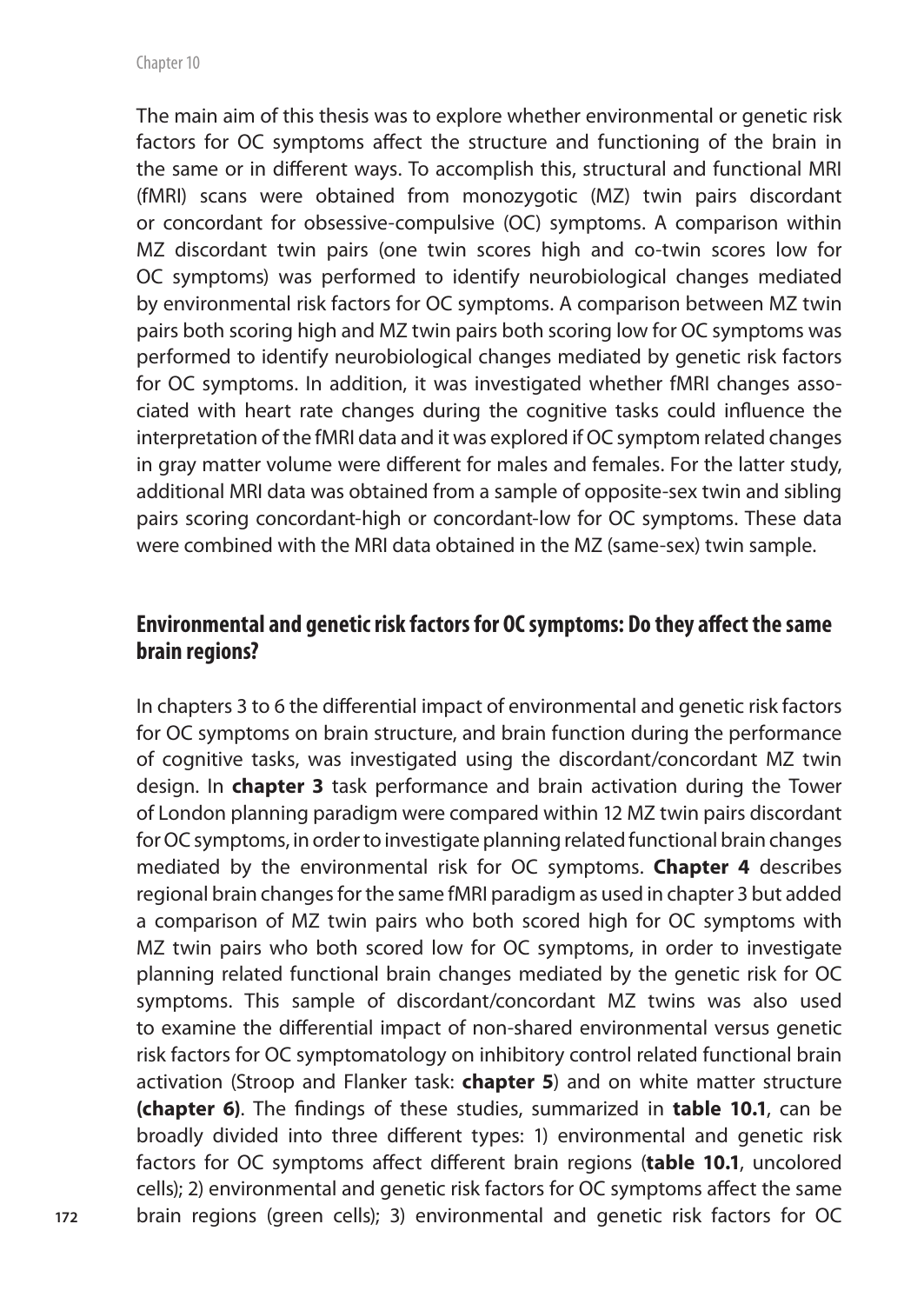|                         |                                                                                                                                                                                                                                       |                                            | Table 10.1. Main findings of the studies that investigated the differential effect of environmental and genetic risk factors for OC symptoms on the brain |
|-------------------------|---------------------------------------------------------------------------------------------------------------------------------------------------------------------------------------------------------------------------------------|--------------------------------------------|-----------------------------------------------------------------------------------------------------------------------------------------------------------|
| Anatomical location     | Planning related brain activity                                                                                                                                                                                                       | Response inhibition related brain activity | White matter structure                                                                                                                                    |
|                         | (Tower of London: chapter 3-4)                                                                                                                                                                                                        | (Stroop and Flanker: chapter 5)            | (fractional anisotropy: chapter 6)                                                                                                                        |
| premotor                | environmentally mediated decrease                                                                                                                                                                                                     |                                            |                                                                                                                                                           |
|                         | genetically mediated decrease                                                                                                                                                                                                         |                                            |                                                                                                                                                           |
| medial frontal          |                                                                                                                                                                                                                                       |                                            | environmentally mediated decrease                                                                                                                         |
|                         |                                                                                                                                                                                                                                       |                                            | genetically mediated increase                                                                                                                             |
| dorsolateral prefrontal | environmentally mediated decrease                                                                                                                                                                                                     | environmentally mediated increase          | environmentally mediated increase                                                                                                                         |
|                         | no genetic effects detected                                                                                                                                                                                                           | genetically mediated increase              | no genetic effects detected                                                                                                                               |
| inferior frontal        | no environmental effects detected                                                                                                                                                                                                     |                                            | no environmental effects detected                                                                                                                         |
|                         | genetically mediated increase                                                                                                                                                                                                         |                                            | genetically mediated decrease                                                                                                                             |
| caudate nucleus         | no environmental effects detected                                                                                                                                                                                                     |                                            |                                                                                                                                                           |
|                         | genetically mediated decrease                                                                                                                                                                                                         |                                            |                                                                                                                                                           |
| globus pallidus         | no environmental effects detected                                                                                                                                                                                                     |                                            |                                                                                                                                                           |
|                         | genetically mediated decrease                                                                                                                                                                                                         |                                            |                                                                                                                                                           |
| anterior cingulate      | environmentally mediated increase                                                                                                                                                                                                     | environmentally mediated increase          |                                                                                                                                                           |
|                         | genetically mediated increase                                                                                                                                                                                                         | no genetic effects detected                |                                                                                                                                                           |
| thalamus                |                                                                                                                                                                                                                                       | no environmental effects detected          |                                                                                                                                                           |
|                         |                                                                                                                                                                                                                                       | genetically mediated increase              |                                                                                                                                                           |
| superior parietal       | environmentally mediated decrease                                                                                                                                                                                                     |                                            |                                                                                                                                                           |
|                         | genetically mediated decrease                                                                                                                                                                                                         |                                            |                                                                                                                                                           |
| inferior parietal       | environmentally mediated decrease                                                                                                                                                                                                     | no environmental effects detected          | environmentally mediated decrease                                                                                                                         |
|                         | genetically mediated increase                                                                                                                                                                                                         | genetically mediated increase              | genetically mediated increase                                                                                                                             |
| middle temporal         | environmentally mediated increase                                                                                                                                                                                                     | environmentally mediated increase          | environmentally mediated decrease                                                                                                                         |
|                         | genetically mediated decrease                                                                                                                                                                                                         | no genetic effects detected                | genetically mediated increase                                                                                                                             |
|                         | Uncolored: brain regions affected by genetic risk factors for OC symptoms only or by environmental risk factors for OC symptoms only.<br>Green: brain regions affected by both environmental and genetic risk factors for OC symptoms |                                            |                                                                                                                                                           |

Red: brain regions affected by environmental and genetic risk factors for OC symptoms, but in opposite directions. *Red: brain regions affected by environmental and genetic risk factors for OC symptoms, but in opposite directions.* Green: brain regions affected by both environmental and genetic risk factors for OC symptoms. *Green: brain regions affected by both environmental and genetic risk factors for OC symptoms.*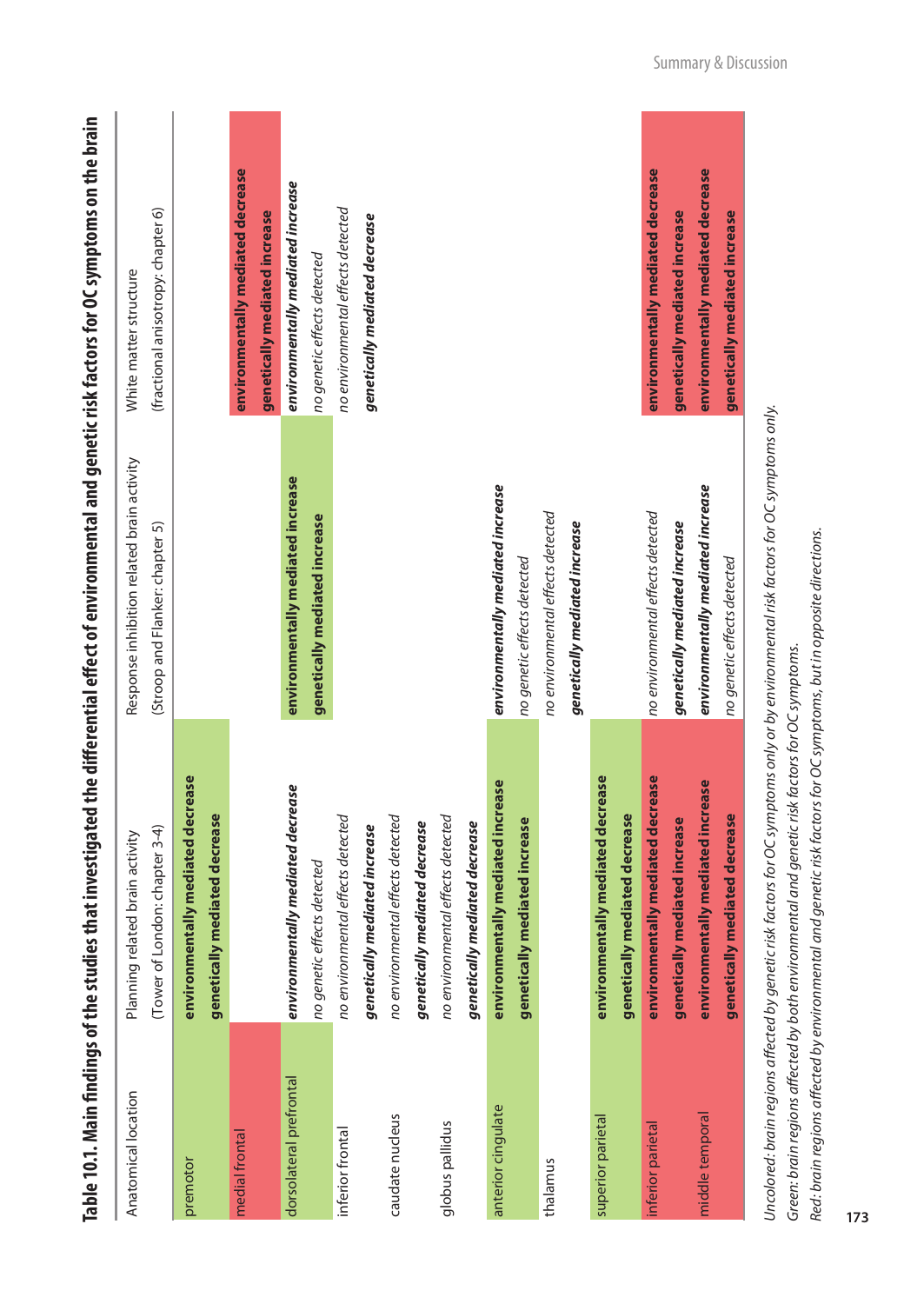symptoms affect the same brain regions but with opposite effects (red cells).

1) Environmental and genetic risk factors for OC symptoms affect different brain regions Results (as summarized in **table 10.1**) suggest that environmental risk factors for OC symptoms mainly affect white matter structure and planning related activity patterns in the dorsolateral prefrontal part of the brain, whereas genetic risk factors for OC symptoms mainly affected white matter structure and/or planning related activity patterns in inferior frontal and striatal brain regions. Interestingly, all of these brain regions are implicated in the widely accepted neuroanatomical model of obsessive-compulsive disorder (OCD) involving the direct and indirect cortico–striato–thalamo–cortical (CSTC) loops where it has been hypothesized that an imbalance between these loops, resulting in a hyperactive ventral and hypoactive dorsal frontal-striatal system, might mediate OC symptomatology (**figure 1.1**, thesis general introduction) (Mataix-Cols and van den Heuvel, 2006; Saxena and Rauch, 2000). The dorsolateral prefrontal part of the brain is implicated in the dorsal loop of the CSTC in which disturbances may result in perseveration, reduced mental control and impaired response inhibition. In contrast, the inferior frontal part of the brain, is implicated in the ventral loop of the CSTC in which disturbances may result in tactless, impulsive and disinhibited behavior. So, although the results indicate that partly different regions were affected by environmental and genetic risk factors for OC symptomatology, both classes of risk factors strikingly converge on the dorsal and ventral CSTC loops, and a disturbance in either one of these brain regions could therefore result in OC behavior.

2) Environmental and genetic risk factors for OC symptoms affect similar brain regions

The results also indicated that some brain regions were affected by both environmental and genetic risk factors for OC symptoms. These included, the anterior cingulate (more activated in OC symptom high-scoring subjects during planning), superior parietal (less activated in OC symptom high-scoring subjects during planning) and dorsolateral prefrontal regions (more activated in OC symptom high-scoring subjects during response inhibition). It might be that these brain regions, commonly affected in all high-risk subjects, are the most closely related to the behavioral abnormalities observed in OCD. This appears to make sense for the anterior cingulate, since this brain region, through its connections with other regions of the limbic system, is implicated in the assessment of emotional information and the regulation of emotional responses, and thereby might mediate the anxiety provoking thoughts and subsequent repetitive behaviors seen in OCD (Aouizerate et al., 2004). It also appears to make sense for dorsolateral prefrontal regions, since dysfunction of this brain structure is associated with preservative, disinhibited behaviors, which OCD patients particularly show during the completion of their compulsions (Friedlander and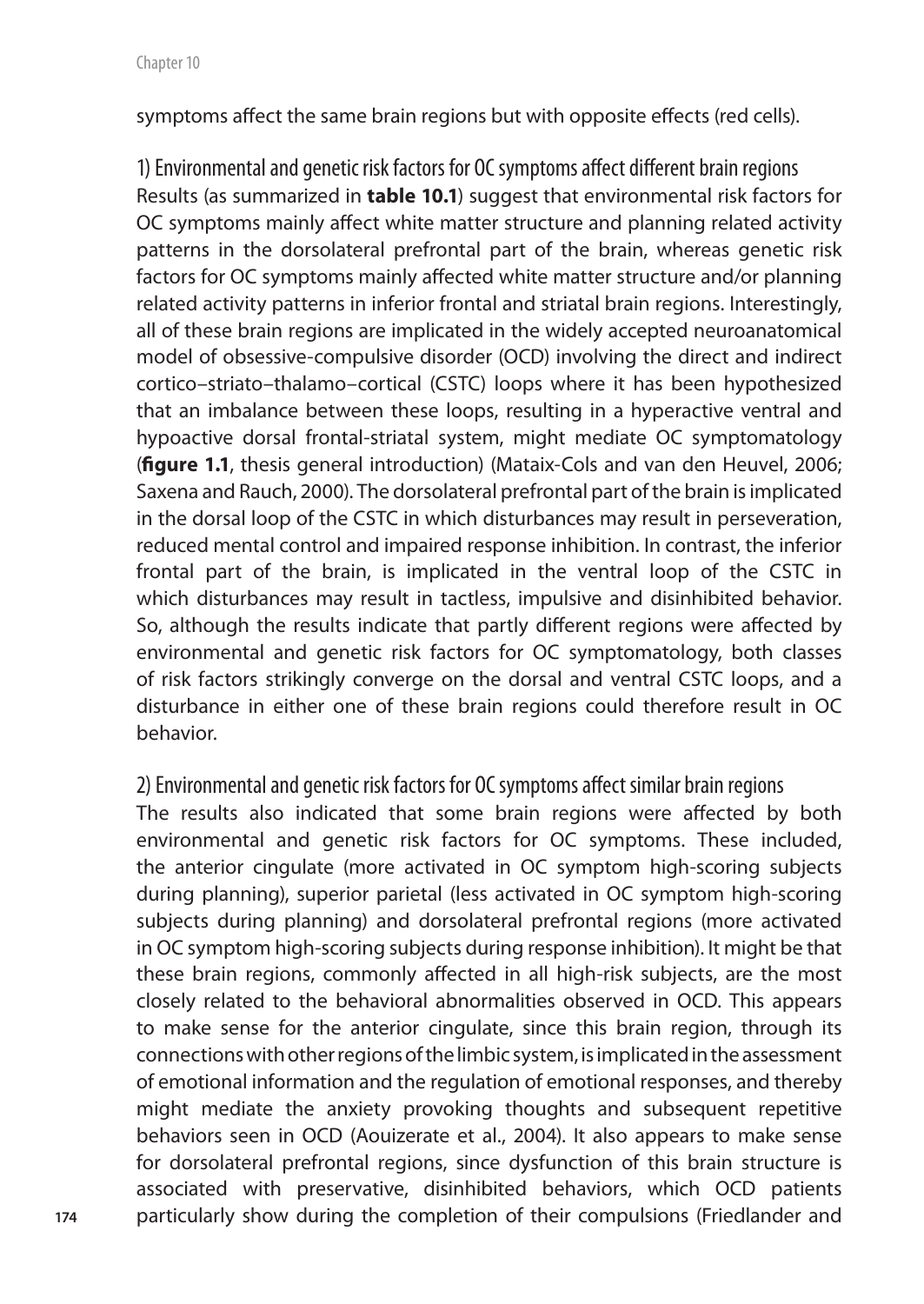Desrocher, 2006). However, the results are not yet conclusive. An environmentally as well as genetically mediated increase in anterior cingulate was only observed during planning (Tower of London) and an environmentally as well as genetically mediated increase in dorsolateral prefrontal activity was only observed during a task measuring inhibitory control (Stroop). Moreover, the studies that investigated effects of environmental and genetic risk factors for OC symptoms on white matter structure and planning related brain activity indicated that the dorsolateral prefrontal region was only affected by environmental risk factors for OC symptoms. The observed planning related increase in anterior cingulate activity and response inhibition related increase in dorsolateral prefrontal activity could, alternatively, also be related to the specific demands of the tasks and act as compensatory mechanisms. During the Stroop task participants were asked to indicate the ink color of a printed word but to suppress processing of word meaning. The dorsolateral prefrontal cortex plays an important role in the inhibition of behaviors and is thought to be hypoactivated in OCD patients. The finding of increased dorsolateral prefrontal activity during the Stroop in OC symptom high-scoring subjects could therefore also reflect an adjustment to perform well, which is in line with the finding that OC symptom high-scoring subjects did not perform worse compared to OC symptom low-scoring subjects.

3) Environmental and genetic risk factors for OC symptoms affect the same brain regions but in opposite directions

White matter structure and/or planning related activity patterns in medial frontal, inferior parietal and middle temporal brain regions were found to be affected by both environmental and genetic risk factors for OC symptoms. However, alterations in these regions were observed in opposite directions in subjects at high environmental risk compared to subjects at high genetic risk (e.g., inferior parietal: decreased fractional anisotropy & decreased task-related activation vs. increased fractional anisotropy & increased task-related activation). Both medial frontal, parietal and temporal regions have been implicated in the neuroanatomical model for OCD, predominantly through their functional connections with the ventral prefrontal and dorsolateral prefrontal cortex. A change in the anatomy and functional activity of these regions in either direction (e.g., too much or too little) may lead to an imbalance between the direct and indirect pathways of the ventral and dorsal frontal-sriatal loops, which subsequently may induce OC-like behavior.

Overall, these results indicate that environmental and genetic risk factors for OC symptoms can affect the brain differently, which highlights the importance to separate symptoms originating from a genetic predisposition from symptoms that are environmentally mediated, when studying the neurobiology of this disorder. One question that remains is whether the concordant MZ twin design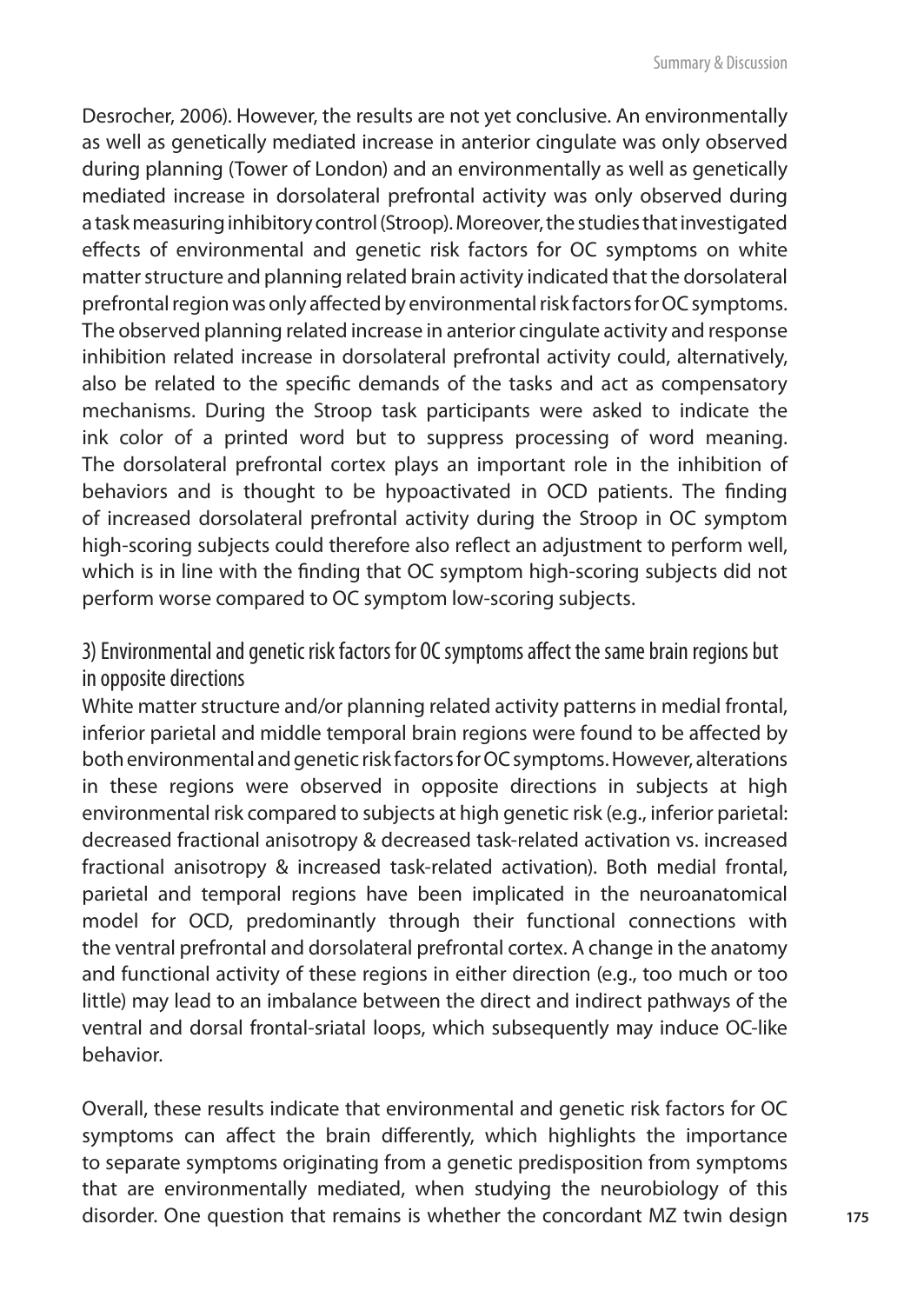is the most optimal design for identifying brain regions that are under the influence of genetic risk factors for OC symptoms. Based on genetic model fitting in a large unselected group of Dutch twin pairs, it was shown that shared environment did not play a significant role in OC symptomatology (van Grootheest et al., 2007). From this it was assumed that a similarity in OC symptomatology in MZ twin pairs reflects their genetic resemblance. However, when deliberately selecting affected MZ twin pairs, some rare pairs could be included in which the OC symptoms in both subjects were triggered by non-shared (unique) environmental events (e.g., one twin has had a severe illness and the co-twin lost a child). Self-report questionnaires completed by the twins 1-3 weeks prior to MRI scanning, included questions on specific life-events. When exploring this data in retrospect it was found that 4 of the 23 concordant-high twin pairs indicated that they both experienced a negative life-event (e.g., sexual assault, violent crime, severe illness). There was no information available on the exact time these negative events took place relative to the onset of the OC symptoms, and on the impact of these specific events, so although they could have triggered OC symptoms, in genetically susceptible subjects, their occurrence might also be unrelated to the symptoms.

To be more sure that results obtained from the concordant MZ twin pair comparison are related to genetic risk factors for OC symptoms it is useful to collect OC symptom scores from the parents of these twins, where a high score on these symptoms in parents of high-scoring twins strengthens the assumption that these symptoms are indeed mediated by genetic risk factors (de Geus et al., 2007). The twin pairs included in this study were selected based on their sum scores on the 12-item Padua Inventory Revised Abbreviated (PI-R-ABBR), a self-report inventory measuring OC symptoms. In 2002 and 2008, the PI-R-ABBR was also sent to the parents of these twins pairs, but only if they were registered in the Netherlands Twin Register. From 13 (out of 23) concordant-high-scoring twin pairs, and from 14 (out of 28) concordant-low-scoring twin pairs, PI-R-ABBR data was available from at least one of the parents. When selecting the highest PI-R-ABBR score from each set of parents, parents from concordant-high-scoring twins show a mean(SD) OC symptom score of 13.9(3.46) and a median of 14, whereas parents from concordant-low-scoring twins show a mean(SD) OC symptom score of 8.5(5.13) and a median of 7.5. These parental data support the idea that a genetic contrast was created by selecting low and high concordant MZ twins.

An alternative to detect brain regions that are specifically affected by genetic risk factors for OCD, is by comparing brain structure and function between subjects selected to be at high or low genetic risk for OCD based on genetic variants found to be highly associated with the disorder. Over the last years, association and linkage studies have been performed in order to identify the genetic variants that contribute to the risk for OCD [for review see (Nicolini et al., 2009; Pauls, 2010;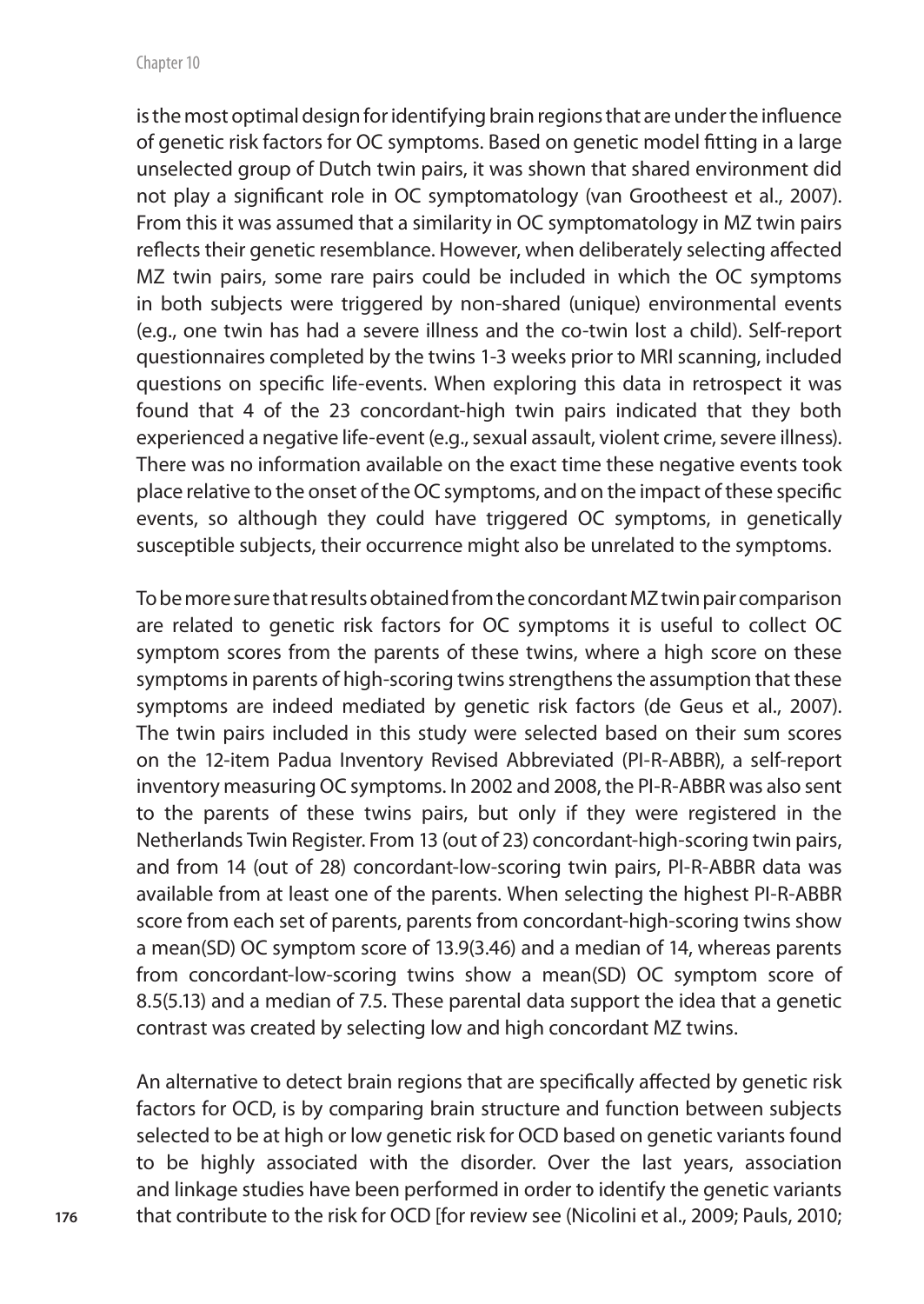de Mathis et al., 2011)]. Most of these studies pointed towards functional deficits of genes involved in serotonergic, glutamatergic and dopaminergic neural signaling. However, with the exception of the glutamate transporter gene SLCL1A1 (Arnold et al., 2006; Dickel et al., 2006; Stewart et al., 2007a; Wendland et al., 2009), none of the examined candidate genes have been consistently replicated, and none of the association and linkage studies performed to date include sample sizes large enough to achieve genome-wide significance. So, a first challenge will be to create a more comprehensive picture of the genetic variants associated with OCD. In order to achieve this, genome-wide association studies are probably necessary. These genome-wide association studies provide more power to identify risk genes of relatively small effects, compared to the linkage and candidate gene studies previously performed, but ask for very large samples of affected individuals to obtain genome-wide significance. To date such studies have not yet been conducted for OCD. Once a more homogeneous picture of the genetic variants associated with OCD is created, neuroimaging studies comparing the brains of subjects at high genetic risk with those at low genetic risk for OCD based on these identified genetic variants can be performed to detect the brain regions specifically affected by genetic risk factors for the disorder.

### **Methodological issues**

When comparing brain structure and function between subjects scoring high and low on psychiatric symptoms, results could be confounded by several factors. Here, it was investigated whether fMRI changes associated with heart rate changes during the cognitive tasks could influence the interpretation of the fMRI results obtained from the discordant/concordant twin comparison and if sex differences could be a potential source of the heterogeneity in previous MRI studies on OCD.

### Heart rate

In order to explore the extent to which fMRI signal changes between cognitive task conditions were influenced by between-condition differences in heart rate, in **chapter 7** simultaneous electrocardiogram and BOLD fMRI recordings were performed in a group of subjects during the color-word Stroop task and the Tower of London cognitive planning task. It was found that there are substantial correlations between heart rate and fMRI signal changes across large parts of the brain during the performance of these cognitive tasks. However, even when heart rate was significantly modulated by task demands, the fMRI signals associated with heart rate variations did not significantly impact on higher-order fMRI task effects, indicating there is no need for taking heart rate variations into account when analyzing these specific fMRI task effects. However, the observed heart rate variations in this study were relatively small. In studies that make use of a paradigm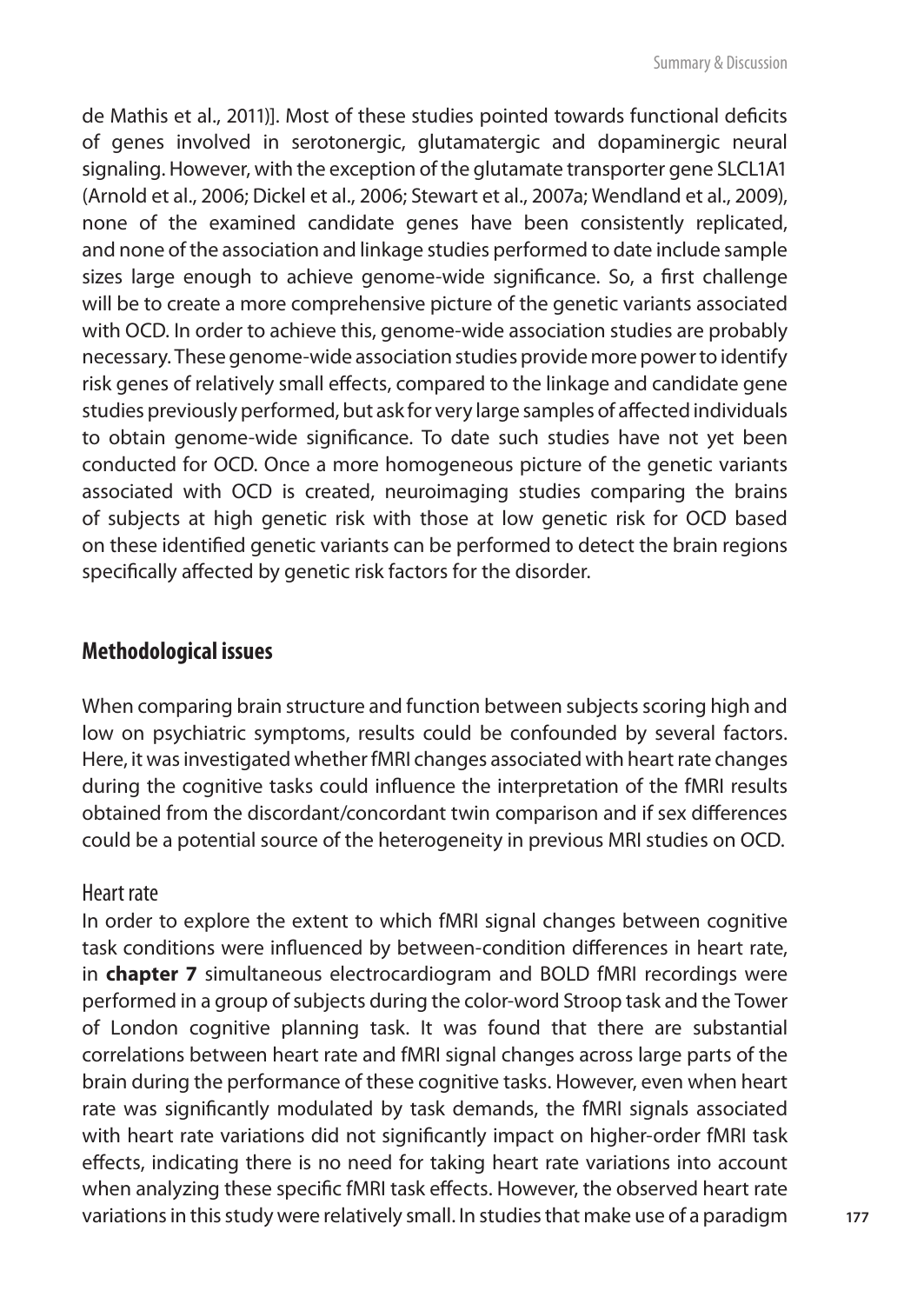were heart rate variations between the task conditions are more pronounced (e.g., a task with higher emotional valence), it might still be useful to include heart rate data as a confounder. Inclusion of heart rate might also be useful in group comparison studies where one group shows a stronger heart rate change between stimuli. The OC symptom high-scoring twins included in our study did not show a significant stronger heart rate change between stimuli compared to low-scoring twins.

#### Sex differences

The brains of males and females are different with respect to global as well as regional volumes (Cosgrove et al., 2007; Lenroot and Giedd, 2010). However, previous findings with respect to regional volumetric differences are not yet conclusive. For example, some studies found larger hippocampal volumes in females (Giedd et al., 1997; Filipek et al., 1994), whereas others found larger hippocampal volumes in males (Good et al., 2001), or no difference in hippocampal volume between the sexes (Gur et al., 2002). We aimed to create a more comprehensive picture of sex differences in structural brain measures by investigating differences in regional gray and white matter volume, white matter integrity and cortical thickness in a large sample of carefully matched male-female pairs, including opposite-sex twin and sibling pairs **(chapter 8)**. The findings indicated that males have larger gray matter volumes and higher fractional anisotropy in, or surrounding, subcortical structures that are involved in the control of sexual and reproductive function (hypothalamus) and the programming and control of movement (putamen, globus pallidus, thalamus). In females larger gray matter volumes and greater cortical thickness were found in brain regions involved in the processing of emotion and interoceptive awareness (insula, anterior cingulate). Sex differences have also been observed with respect to the type of OC symptoms and its developmental trajectories. Females tend to report more contamination obsessions and cleaning compulsions, whereas symmetry, religious and sexual obsessions and an earlier onset of the disorder is more common in males (Labad et al., 2008; Noshirvani et al., 1991; Castle et al., 1995; Lensi et al., 1996; Tukel et al., 2004; Bogetto et al., 1999). This led to the question whether sex could be a potential source of heterogeneity between studies investigating the neurobiology of OCD. To address this question, the interaction of OC symptoms by sex on gray matter volume was assessed using voxel-based morphometry **(chapter 9)**. For this analysis all high and low-scoring males and high and low-scoring females from the MZ twin sample and the opposite-sex twin and sibling pairs were included. The results indicated an OC symptom by sex interaction for the left middle temporal gyrus (larger in males with OC symptoms, but no effect in females), the right middle temporal gyrus (larger in males with OC symptoms, but reduced in females with OC symptoms) and right precuneus (larger in females with OC symptoms, but reduced in males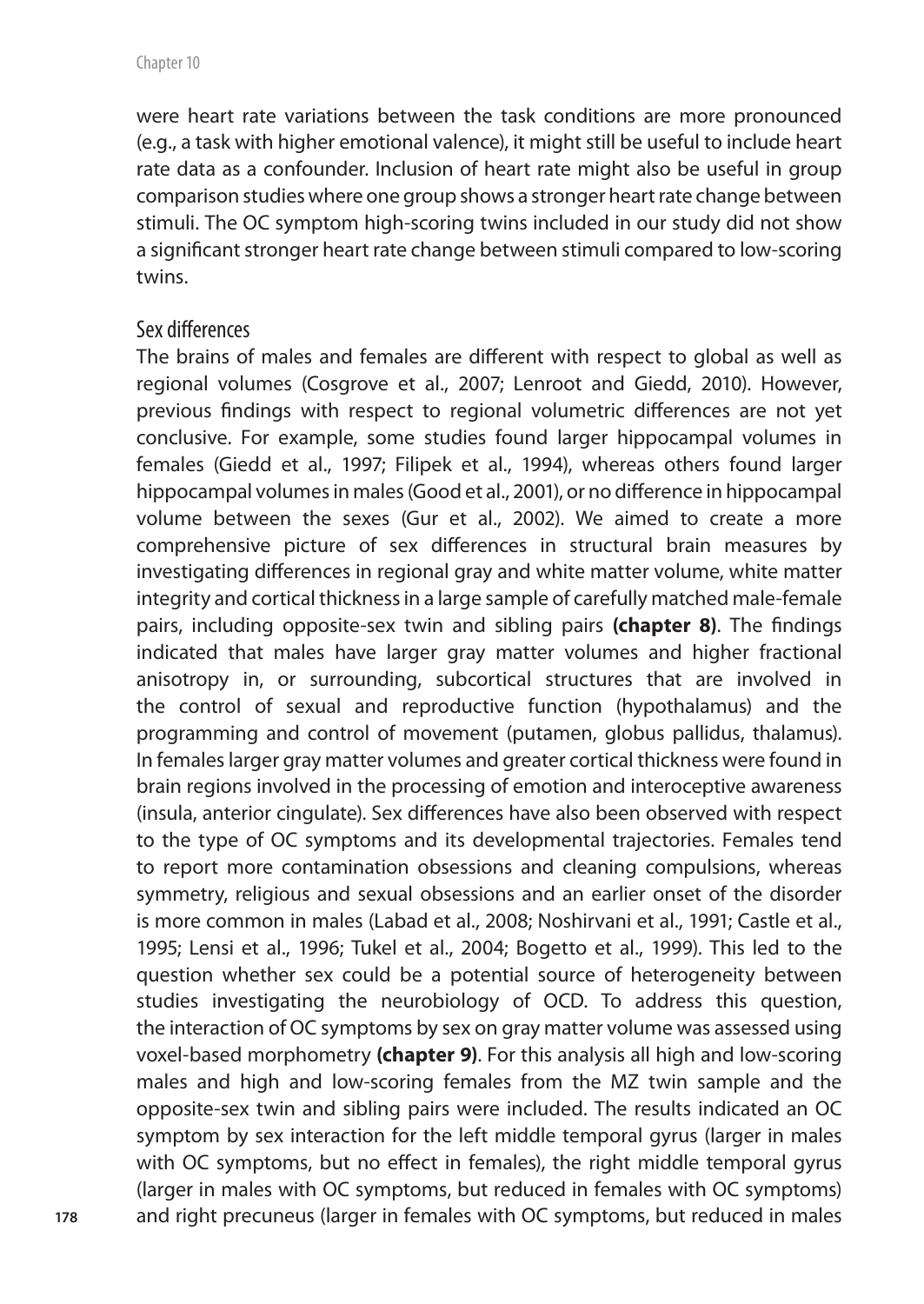with OC symptoms). These observed differences acted to reduce or hide a main effect and thereby stress the importance of taking sex into account when investigating the neurobiology of OC symptoms.

The studies exploring the differential impact of environmental or genetic risk factors for OC symptoms on brain structure and functioning in chapters 3, 4, 5 and 6 of the present thesis did not take sex into account when comparing OC symptom high to OC symptom low-scoring subjects. In order to additionally test whether genetic and environmental risk factors for OC symptoms assert differential effects in the male and female brain, a full factorial design could be applied with twin pair type (discordant or concordant), OC symptom status (high or low-scoring) and sex (male or female) as three independent factors. However, this requires large samples of MZ discordant and concordant twin pairs. This study included a relatively small number of MZ male pairs (discordant: 6 pairs, concordant-high: 6 pairs and concordant-low: 8 pairs). Thus, larger samples of, especially, discordant and concordant MZ male pairs are needed. In addition, for future studies it might be of interest to test whether sex-specific sets of genetic variants for OCD derived from previously performed association studies (de Mathis et al., 2011) assert differential effects in the male and female brain.

# **Overall conclusions**

- Environmental and genetic risk factors for OC symptoms affect the structure and functioning of the brain in different ways.
- Environmental risk factors for OC symptoms affect dorsolateral prefrontal white matter structure and dorsolateral prefrontal activity during a planning task that requires the subject to achieve a goal through a series of intermediate steps (Tower of London).
- Genetic risk factors for OC symptoms affect inferior frontal white matter and inferior frontal activity during a planning task.
- Fractional anisotropy and planning related activity in inferior parietal and middle temporal regions are affected by environmental and genetic risk factors for OC symptoms, but in opposite directions.
- Although different regions were affected by environmental and genetic risk factors for OC symptomatology, both classes of risk factors strikingly converge on the ventral and dorsal CSTC loops, confirming the importance of these brain regions in OC behavior.
- Increased anterior cingulate activity during a planning task is seen in OC symptom high-scoring twins from both the discordant and concordant sample, and may act as a compensatory mechanism to keep planning performance intact.